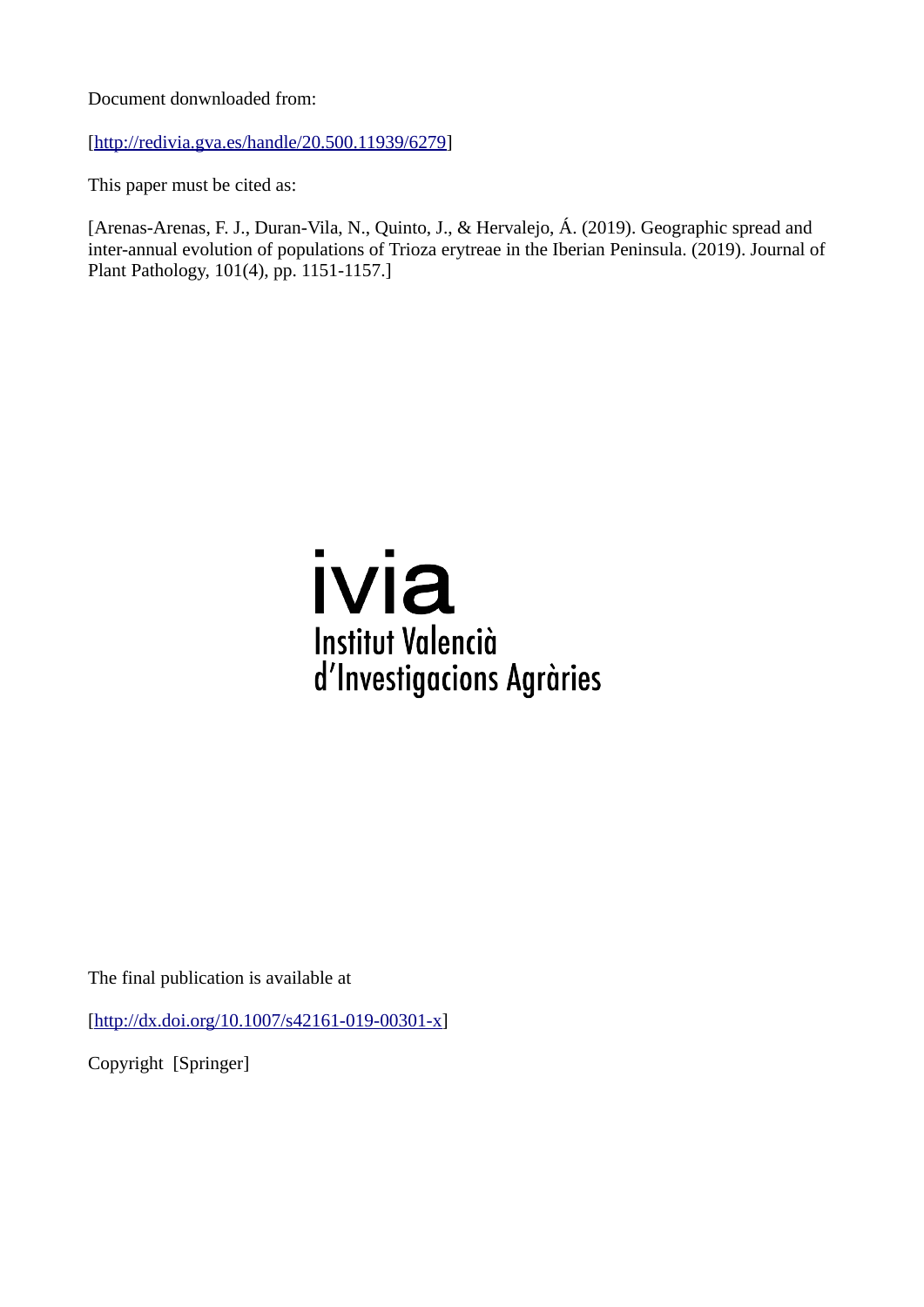## **GEOGRAPHIC SPREAD AND INTER-ANNUAL EVOLUTION OF THE POPULATIONS OF** *Trioza erytreae* **IN THE IBERIAN PENINSULA**

### **Arenas-Arenas, F.J.<sup>1</sup> , Duran-Vila, N.<sup>2</sup> , Quinto, J.<sup>1</sup> , Hervalejo, A.<sup>1</sup>**

*1 Instituto de Investigación y Formación Agraria y Pesquera de Andalucía (IFAPA), Centro Las Torres. Ctra. Sevilla-*

*Cazalla Km. 12.2, CP 41200. Alcalá del Río, Sevilla, Spain*

*2 Instituto Valenciano de Investigaciones Agrarias (IVIA)/INIA. Carretera CV-315, Km. 10.7, CP 46113. Moncada,* 

*Valencia, Spain*

*Corresponding author*: Arenas-Arenas, F.J.

11e-mail address: [fjose.arenas@juntadeandalucia.es](mailto:fjose.arenas@juntadeandalucia.es)

12Telephone number: +34 671-532-859

 

#### **Acknowledgements**

20We wish to underscore again the key role played by Joseph-Marie Bové in initiating and thoroughly developing this 21topic until, unfortunately, leukaemia took away his life on June 2, 2016.

22Financial support was provided by the research project ADI-PP.PEI.IDF201601.3, 80% of which is partly funded by the 23European Regional Development Fund (ERDF).

- 
- 
- 
- 
- 
- 
-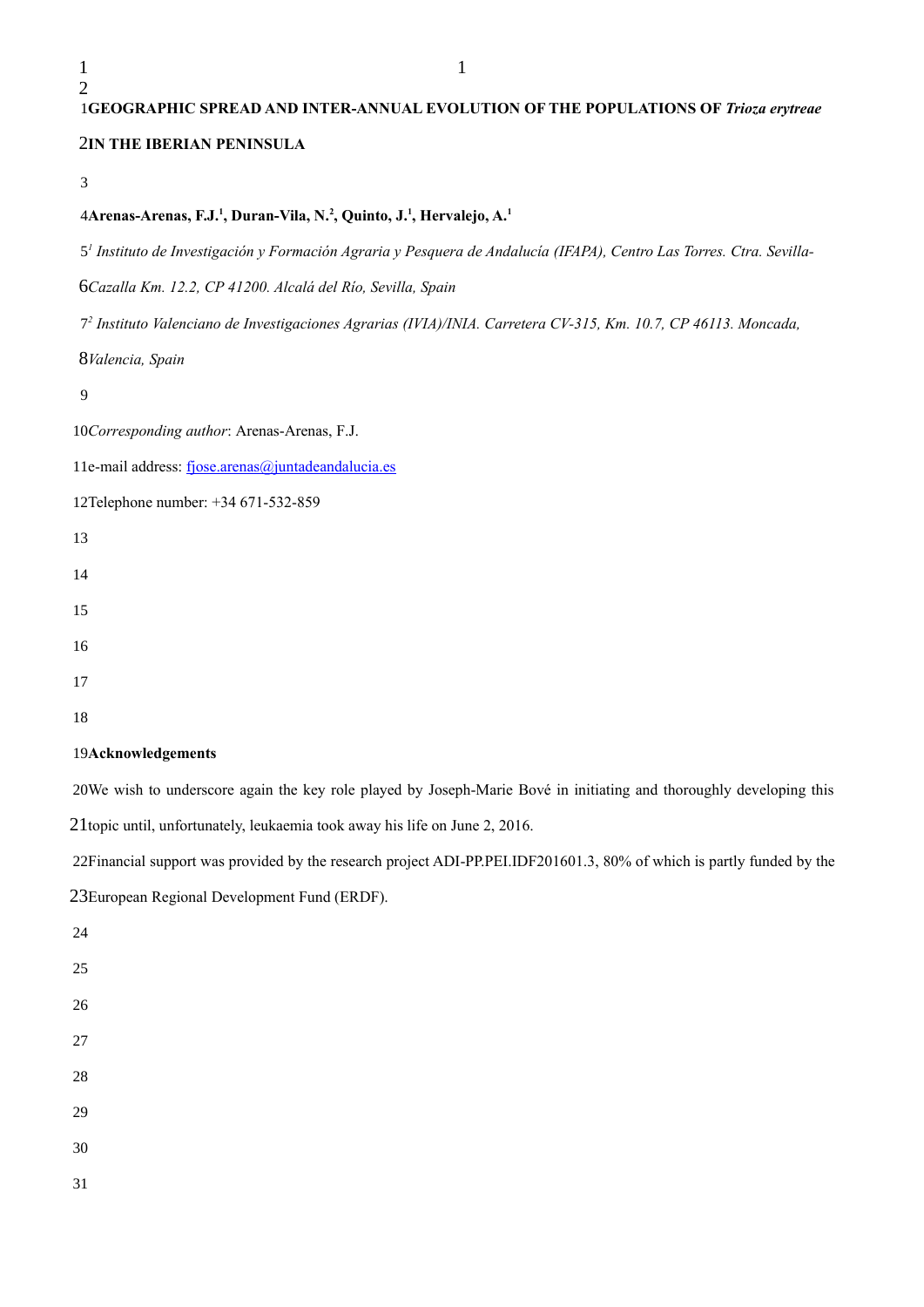*Trioza* erytreae is *per se* a major citrus pest, although its destructive power is much greater as a vector of the bacteria 33 34 causing the most devastating disease of citrus worldwide: the citrus huanglongbing (HLB). Following early detections 35 of *T. erytreae* in mainland Europe, simultaneously in Portugal and Spain, its distributional range has rapidly increased, 36thus becoming a serious threat to the entire Mediterranean citrus industry. One year after our lastest survey, the situation 37has only worsened, with the vector pest being around 200 km closer to key citrus growing areas in Southern Portugal 38 and Spain. Once *T. erytreae* invades a new area, the degree of severity of its attacks increases very quickly, which is 39indicative of its potential for invasiveness. We highlight that *T. erytreae* is currently spread and well established along 40the Northwestern coast of the Iberian Peninsula, ranging from Cedeira in A Coruña (Spain) to Pontes/Setúbal in 41Portugal, covering approximately 600 km on a straight uninterrupted line. Implementation of further containment and 42 control measures are critical to addressing this growing concern.

#### 43

#### 44Keywords

African citrus psyllid; huanglongbing; '*Candidatus* Liberibacter spp.'; *Citrus* spp.; Spain; Portugal 45

#### 46

*Trioza erytreae* (Del Guercio, 1918) (Hemiptera: Triozidae), commonly referred to as the African citrus psyllid, is one 47 48of the two known vectors of the bacteria causing the huanglongbing disease (HLB), currently deemed as the most 49devastating disease affecting citruses. The other one is the Asian citrus psyllid, *Diaphorina citri* Kuwayama, 1908 50(Liviidae). Bacteria causing this vascular disease are three phloem-limited, non-cultured, Gram-negative 'Candidatus 51Liberibacter spp.': '*Ca*. Liberibacter americanus', '*Ca*. Liberibacter asiaticus' and '*Ca*. Liberibacter africanus', *T*. 52 erytreae being the natural vector of the African HLB.

This psyllid only feeds on Rutaceae and has a special predilection for lemon trees, although all commercial and 54economically important citrus species may be affected (Arenas-Arenas et al 2018). Recently, rutaceous host plant 55 species have demonstrated to affect morphometric parameters in adults, with those specimens reared on *C. limon* and *Citroncirus* spp. (Citrumelo) being largaer, followed by *C. sinensis* and *Murraya koenigii*, which is often related to have 56 57better fitness parameters and potential for dispersion (Owusu et al 2018). 53

The African citrus psyllid harbors a great capacity to damage *Citrus* spp. plantations as a pest. Each gravid 59 female is capable of laying thousands of eggs in a single season, preferably on the edges of the leaves and along the 60central nerve (Fig. 1). After coming out of the egg, nymphs begin feeding the phloem sap, thereby producing 61 characteristic open gall-like structures on leaves, which are unequivocal signs of their presence (Cocuzza et al 2016). 62Each gall corresponds to a single nymph nest and is characterised by a globular distortion on the upper side of the leaf, 58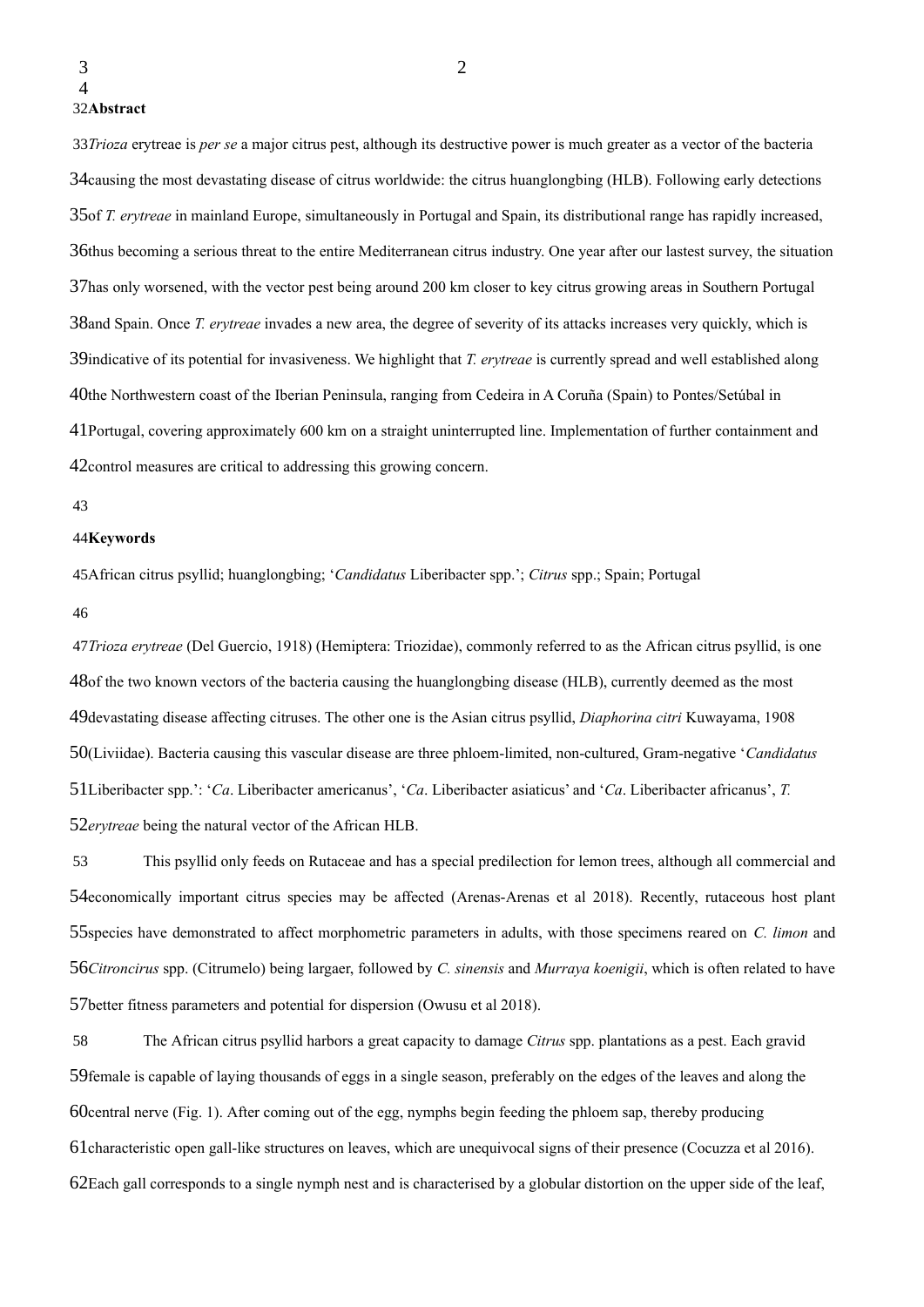63 corresponding to a concave hollow at the lower part, where the nymph inhabits until it completes its immature 64development (Fig. 2). Nonetheless, all nymphal stages are mobile and can move towards other leaves or even other 65 shoots when conditions are adverse, where they induce new galls (pers. obs.). It is also worth emphasizing that as a 66result of the high herbivore pressure, new shoots become irregular and yellowish. Moreover, adults and all nymphal 67 stages produce large amounts of honeydew whilst feeding that falling on leaves and fruits, thus promoting sooty mold 68development on them. On the other hand, adults have a great dispersal ability and can readily invade new areas located 69 several hundred meters away (van den Berg 1990). Despite all this, the worst damage is caused when it acts as a vector 70of HLB (Bové 2006).

*T. erytreae* is believed to be native of Southern Africa, where the earlier records date from 1897 (van den Berg 721990). Over the last century, it spread throughout the entire length of the Eastern coast of Africa (including Madagascar, 73 Mauritius and Reunion islands), from where it colonised the Arabian Peninsula in Asia (Yemen and Saudi Arabia) and 74many countries of Central Africa (Angola, Cameroon and Democratic Republic of the Congo). The earliest detections in 75Europe were in islands and non-mainland systems, first in Madeira (1994) and later in the Canary Islands (2002), where 76it is currently widely spread. Since *T. erytreae* was detected in continental Europe in summer 2014, specifically in the Western part of both the Pontevedra province (Spain) and Porto (Portugal) (Pérez-Otero et al 2015), its presence and 77 78 distribution has increased dramatically. In just three years, from 2014 to 2017, it spread over 400 km of the Western 79 coastline in the Iberian Peninsula, from San Xiao (Spain) to Maiorca (Portugal) (Arenas-Arenas et al 2018). 71

Here below, we report the results of a recent survey assessing the current status of the populations of *T.*  81erytreae in the Iberian Peninsula conducted in summer 2018, and covering from Figueira da Foz to Coimbra and the 82Portuguese western coastline from Figueira da Foz to Quarteira. Additionally, we integrated these results with those 83 published by both the Direção-Geral de Alimentação e Veterinária (DGAV) and the Galician Government (Xunta de 84Galicia) (DOG No 119 2017), the competent authorities to carry out the periodical monitoring of *T. erytreae* in Portugal 85 and Galicia (Spain), respectively. 80

The sampling took place at the end of July 2018. We first considered the area between Figueira da Foz to 87Coimbra, a particularly sensitive area due to its role as a leading producer of citrus seedlings. After that, we proceeded 88in a north-south direction until Ferreira Do Alentejo (the most Southerly surveyed location in the Alentejo region). 89Lastly, we also surveyed the area surrounding Quarteira in order to rule out the existence of isolated outbreaks in the 90 Algarve region (around 150 km away from Ferreira Do Alentejo), which is also deemed a high-risk area because it has 91traditionally been a sweet-orange producing region. 86

As with our previous survey (Arenas-Arenas *et al*., 2018), in order to assess population density, a citrus tree 93was deemed to be affected by *T. erytreae* when a single psyllid or a gall was observed (even empty galls). The severity 92

<sup>5</sup> 6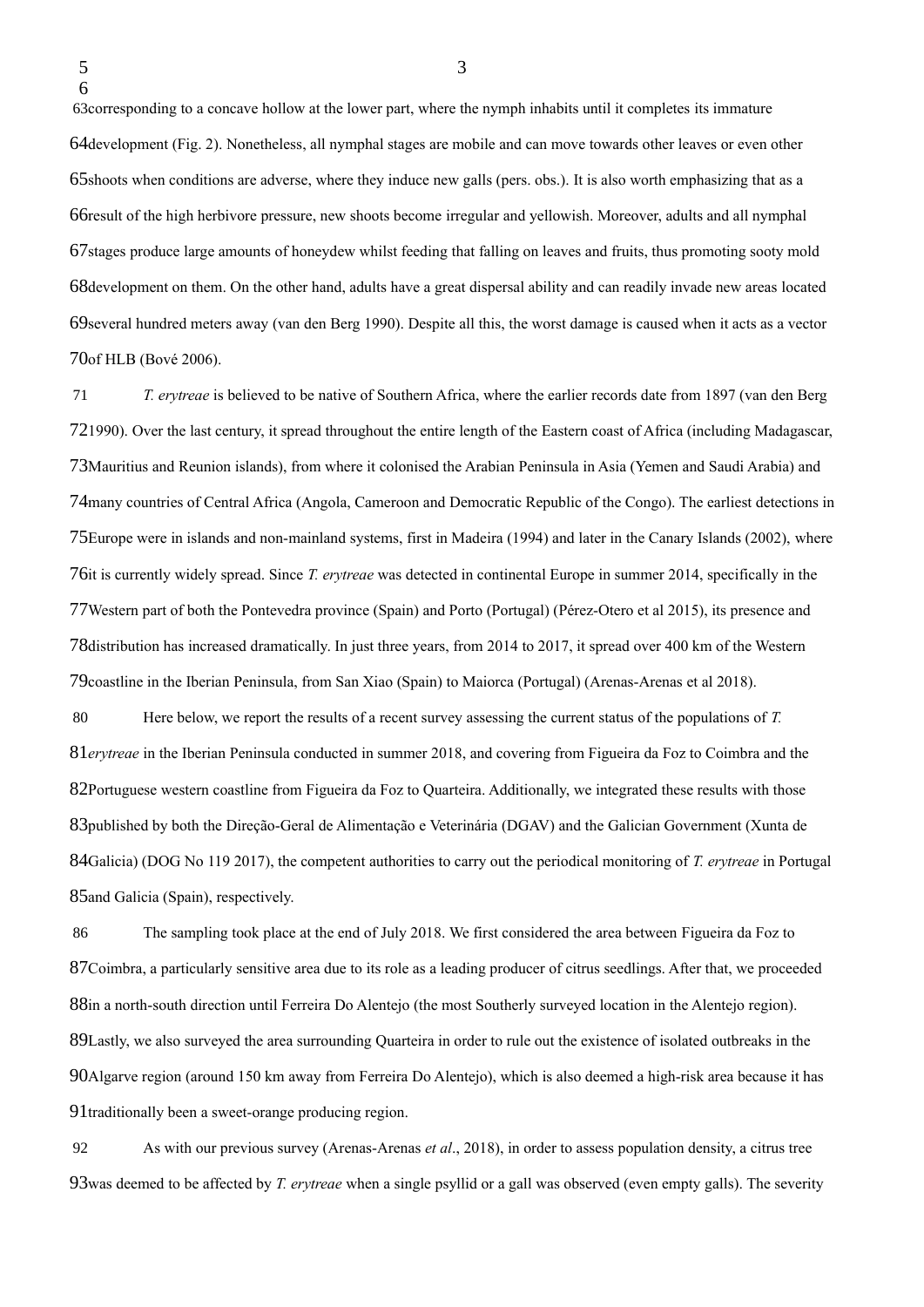7 8

94of the attacks caused by the pest was estimated using the following scale:

 0: No evidence of *T. erytreae* adults, nymphs or nests. 95

- 1: No evidence of *T. erytreae* adults nor evidence of the nymphs, but typical empty nests present (prior infestation occurred). 96 97
- 2: Low level of infestation, with only 1-2 leaves in the whole tree showing evidence of the presence of *T. erytreae* (Fig. 2). 98 99

 3: Considerable level of infestation, with a high number of shoots affected and with large numbers of galls per leaf. 100 101

 4: Widespread level of infestation, with almost all shoots being affected and with leaves full of galls. 102

In the first monitored area from Figueira da Foz to Coimbra, *T. erytreae* spread inwards only a little over ten 104kilometers in comparison to the previous year (Fig. 3). Nevertheless, higher numbers of more severe outbreaks were 105identified this time, in Figueira da Foz, Carritos, Casal de Areia (degree 3 in *C. limon*, *C. sinensis* and *C. reticulate* 106trees), Maiorca (degree 1) or Montemor-o-Velho (degree 2) (see Table 1 for more information). In the prior survey 107conducted in this area, Maiorca was found to be the innermost infected point, whereas on this occasion it was 108Montemor-o-Velho, only 30 km west of Coimbra. 103

On the other hand, in the area between Figueira da Foz and Pontes/Setúbal, virtually all of the assessed 110localities recorded positive trees, although it is noteworthy that the degree of severity decreased towards the South 111(Table 1). In contrast, none of the municipalities assessed in the Alentejo region showed evidence of occurrence of the 112 pest: Alcácer Do Sal, Santa Margarida Do Sado, Figueira Dos Cavaleiros or Ferreira Do Alentejo (Table 1 and Fig. 3). 113Nor was any sign found in Quarteira, thereby ruling out the existence of isolated outbreaks in the Algarve region for the 114 present. Therefore, Pontes/Setúbal was the most southerly locality found to be affected in this survey as well the most 115 Southern locality with *T. erytreae* being present in the Iberian Peninsula. This means that the pest moved more than 200 116km southward in just one year (June  $2017 -$  July 2018). 109

These results show that *T. erytreae* is currently present in the area between Figueira da Foz and Lisbon, from 118where it crossed the Tajo River and reached the Northern part of the Estuary do Sado (Pontes/Setúbal). Even more 119 importantly, the species is currently distributed uninterruptedly from the Northerly to the Southerly known localities 120(Cedeira in A Coruña, Spain and Pontes in Portugal, respectively), covering approximately 600 km on a straight line 121 since the first record in 2015. Furthermore, in accordance with the inter-annual evolution of *T. erytreae* populations in 122the Iberian Peninsula, once *T. erytreae* invades a new area, the degree of severity of their attacks rapidly increases. 117

While HLB is apparently absent in all countries in the Mediterranean basin, including Madeira and the Canary 124Islands (CABI, 2018), the growing distributional range of one of its natural vectors in Portugal and Spain has triggered 123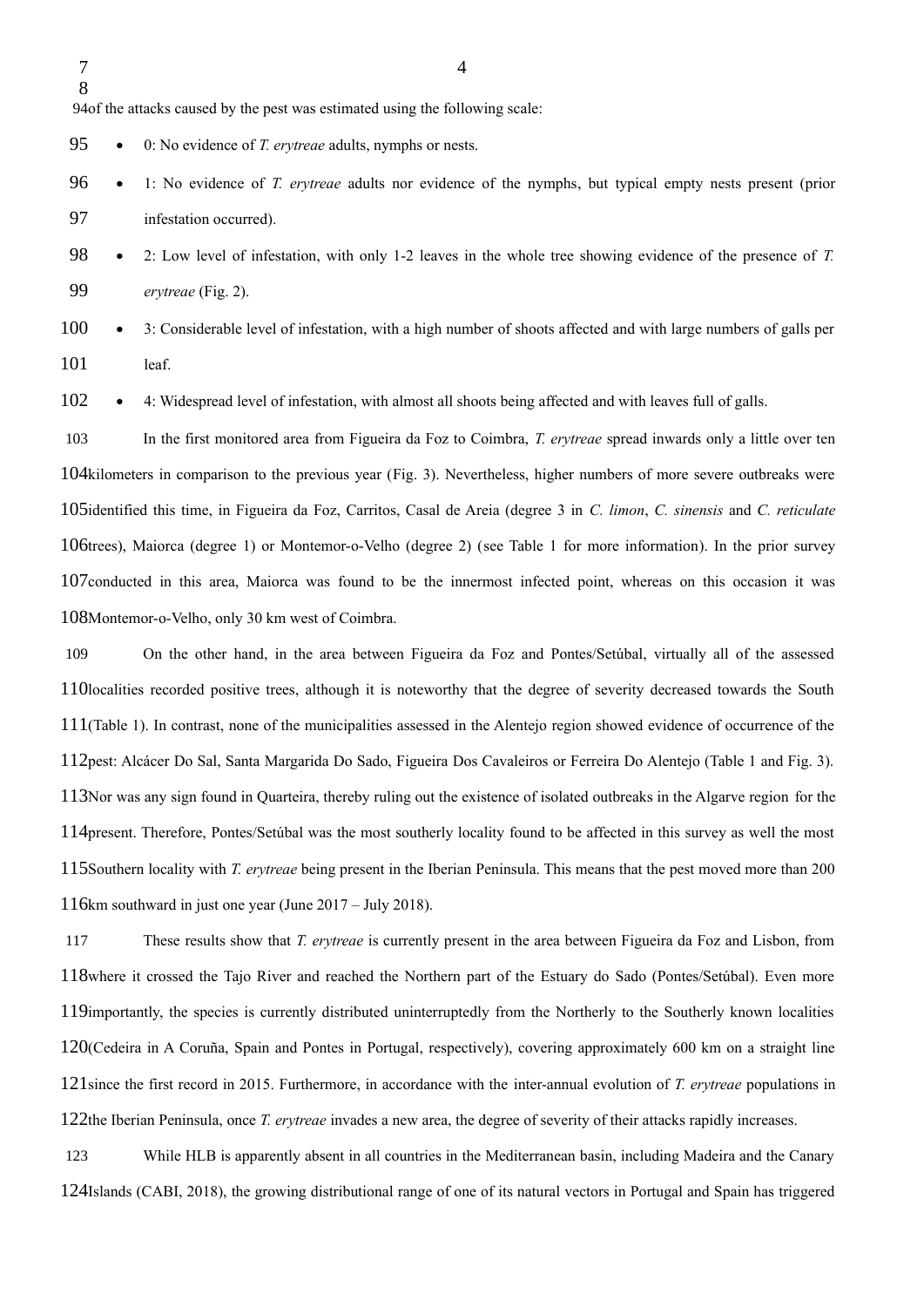125a phytosanitary emergence in both countries, but particularly in Spain, the leading producer of citrus in the area (with 126annual production exceeding 5 million tones over the last decade). Contingency measures include a prohibition on the 127 movement of citrus plants from infected areas, the obligation to propagate young rutaceous plants only under 128 greenhouse conditions (for nurseries embedded in demarcated areas such as those in Coimbra), and regular pest vector 129 monitoring and chemical control. Chemical-based control strategies against *T. erytreae* in Europe are based on 130neonicotinoid insecticides as active substances. However, neonicotinoids (with the exception of acetamiprid) have 131 recently been banned in the EU (Regulation No 2018/785 of 29 May 2018), and their outdoor usage has severely been 132 restricted by their proven toxicity for bees foraging in nectar or pollen in succeeding crops. This restriction will come 133into force in December 2018. Given the high potential for invasiveness of *T. erytreae* and because of its proximity to 134key citrus growing areas in Southern Portugal and Spain, further efforts should be exerted in order to facilitate a speedy 135 resolution and to enhance current control strategies.

136

#### 137References

138Arenas-Arenas FJ, Duran-Vila N, Quinto J, Hervalejo A (2018) Is the presence of *Trioza erytreae*, vector of 139huanglongbing disease, endangering the Mediterranean citrus industry? Survey of its population density and geographical spread over the last years. J Plant Pathol 100:567-574. https://doi.org/10.1007/s42161-018-0109-8 140

141van den Berg MA (1990) The citrus psylla, *Trioza erytreae* (Del Guercio) (Hemiptera: Triozidae): A review. Agric Ecosyst Environ 30:171-194. https://doi.org/10.1016/0167-8809(90)90104-l 142

143Bové JM (2006) Huanglongbing: a destructive, newly-emerging, century-old disease of citrus. J Plant Pathol 88:7-37. 144http://dx.doi.org/10.4454/jpp.v88i1.828

145CABI (2018) Datasheet 'citrus huanglongbing (greening) disease (citrus greening)'. [https://www.cabi.org/isc/datasheet/](https://www.cabi.org/isc/datasheet/16567) 146[16567](https://www.cabi.org/isc/datasheet/16567)

147Cocuzza GEM, Alberto U, Hernández-Suárez E, Siverio F, Di Silvestro S, Tena A, Carmelo R (2016) A review on 148Trioza erytreae (African citrus psyllid), now in mainland Europe, and its potential risk as vector of huanglongbing (HLB) in citrus. J Pest Sci 90:1-17. https://doi.org/10.1007/s10340-016-0804-1 149

150DOG 119 (Diario oficial de Galicia) published in June 23, 2017 by the Galician Government (Xunta de Galicia). [https://](https://www.xunta.gal/dog/Publicados/2017/20170623/AnuncioG0426-150617-0003_es.html) 151[www.xunta.gal/dog/Publicados/2017/20170623/AnuncioG0426-150617-0003\\_es.html](https://www.xunta.gal/dog/Publicados/2017/20170623/AnuncioG0426-150617-0003_es.html)

152Owusu AF, Tanga CM, Paris TM, Allan SA, Mohamed SA, Khamis FM, Sétamou M, Borgemeister C, Ekesi S (2018)

153Size and shape analysis of *Trioza erytreae* Del Guercio (Hemiptera: Triozidae), vector of citrus huanglongbing disease.

154Pest Manag Sci https://doi.org/10.1002/ps.5176

Pérez-Otero P, Mansilla JP, de Estal P (2015) Detección de la psila africana de los cítricos, *Trioza erytreae* (Del 155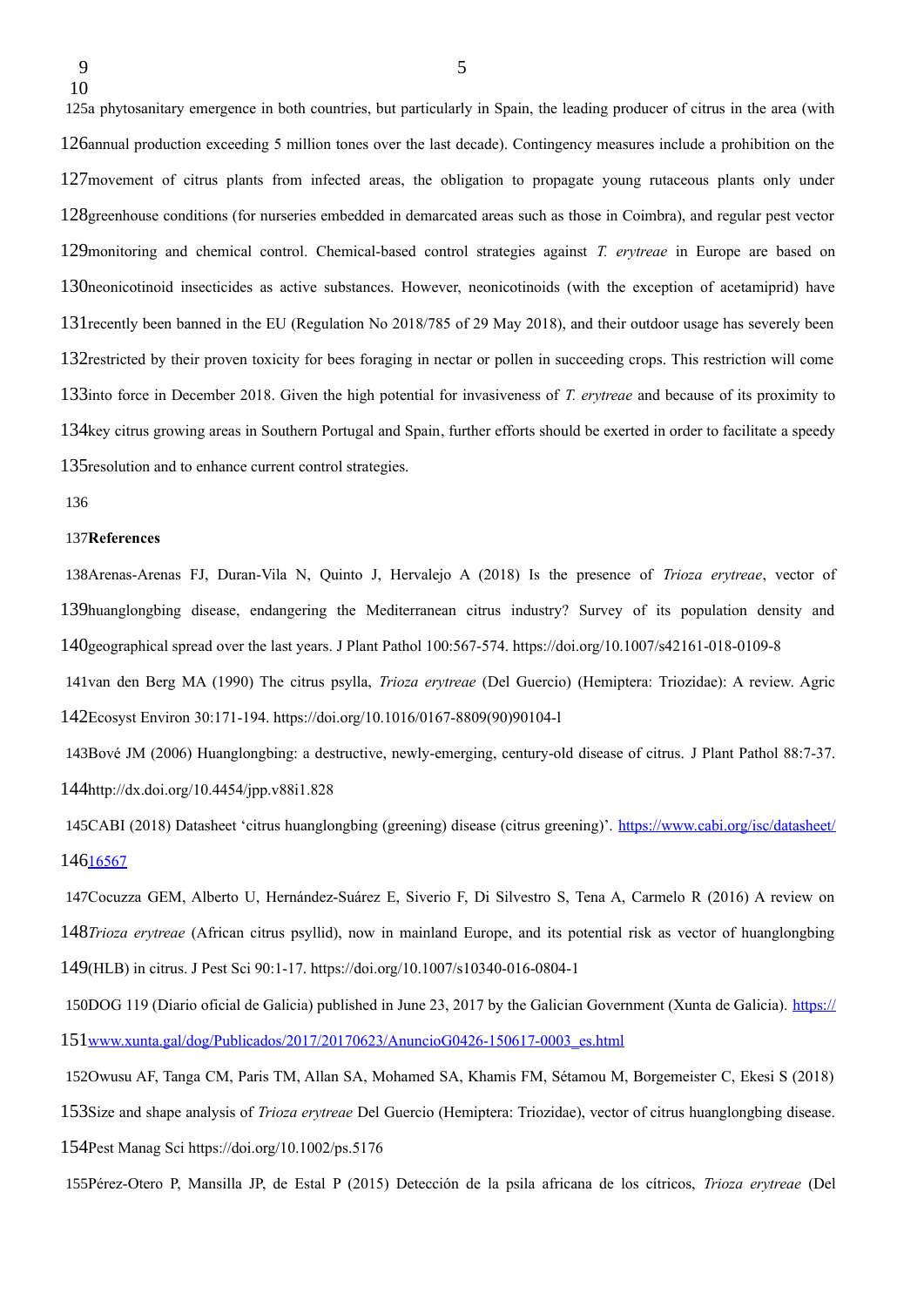156Guercio, 1918) (Hemiptera: Psylloidea: Triozidae), en la Península Ibérica. Arquivos Entomoloxicos 13:119-122.

#### **LEGENDS TO THE FIGURES**

159 Fig. 1 Several *T. erytreae* individuals simultaneously laying thousands of eggs in a single shoot.

**Fig. 2** Colony of *T. erytreae* on the bottom side of the leaf with many nymphs protected inside the galls.

**Fig. 3** Map showing the current status of *T. erytreae* in the Iberian Peninsula. White points: distribution in Galicia 164(Spain), published in the DOG No 119 of June 23, 2017. Blue points: distribution in Portugal, published by DGAV in 165 August 10, 2018. Yellow points: outbreaks recorded in our previous surveys in summer 2016 (August) and 2017 (June), 166 published in Arenas-Arenas et al. (2018). Red points: new outbreaks in Portugal in summer 2018 (end of July). Source 167image: Google Earth.

- 
- 
- 
- 
- 

- 
- 
- 
- 
- 
- 
-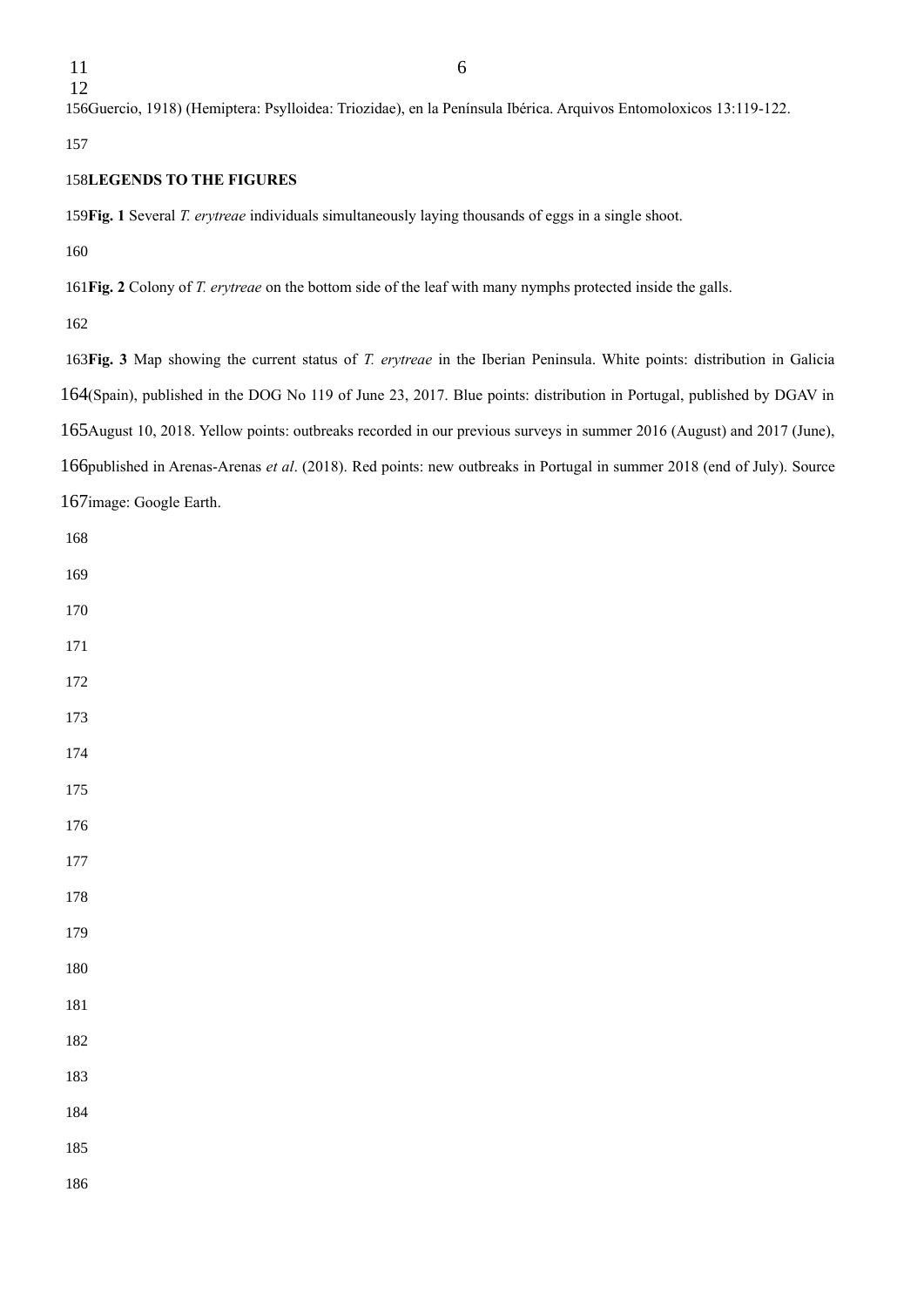13

189to 4) and other observations.

| <b>YEAR</b> | <b>SECTION</b>                                                                 | <b>LOCALITY</b>       | <b>CITRUS SPECIES ASSESSED</b>                   |
|-------------|--------------------------------------------------------------------------------|-----------------------|--------------------------------------------------|
| 2016        | San Xiao - Freixo (A Coruña)                                                   | San Xiao              | C. limon                                         |
|             |                                                                                | Camariñas             | C. limon                                         |
|             |                                                                                | Tufións               | C. limon                                         |
|             |                                                                                | Cebráns               | C. limon, C. aurantium                           |
|             |                                                                                | Vilar de Sobremonte   | C. limon, C. aurantium                           |
|             |                                                                                | Muxia                 | C. limon                                         |
|             |                                                                                | Frixe                 | C. limon, C. aurantium                           |
|             |                                                                                | Fisterra              | C. limon, C. sinensis                            |
|             |                                                                                | Sardiñeiro            | C. limon                                         |
|             |                                                                                | Cee                   | C. aurantium                                     |
|             |                                                                                | Ézaro                 | C. limon, C. aurantium                           |
|             |                                                                                | Carnota               | C. limon                                         |
|             |                                                                                | Sofan                 | C. limon                                         |
|             |                                                                                | Lira                  | C. limon                                         |
|             |                                                                                | Muros                 | C. limon, C. sinensis                            |
|             |                                                                                | Tal                   | C. limon; C. sinensis                            |
|             |                                                                                | Freixo                | C. limon, C. sinensis                            |
|             |                                                                                | Quintáns              | C. aurantium                                     |
|             | Camos - Tabagón (Pontevedra)<br>Vila Nova de Cerveira - Aveiro (Portu-<br>gal) | Camos                 | C. aurantium                                     |
|             |                                                                                | Nigrán                | C. limon, C. reticulata, C. aurantium            |
|             |                                                                                | Baiona                | C. aurantium                                     |
|             |                                                                                | A Guarda              | C. limon, C. sinensis                            |
|             |                                                                                | Pías                  | C. limon, C. aurantium                           |
|             |                                                                                | Tabagón               | C. limon, C. aurantium                           |
|             |                                                                                | Vila Nova de Cerveira | C. limon, C. sinensis                            |
|             |                                                                                | Moledo                | C. limon, C. sinensis                            |
|             |                                                                                | Âncora                | C. limon, C. aurantium                           |
|             |                                                                                | Carreço               | C.aurantium, C. reticulata                       |
|             |                                                                                | Viana do Castelo      | C. limon, C. aurantium                           |
|             |                                                                                | Darque                | C. limon, C. sinensis, C. reticulata, C.paradisi |
|             |                                                                                | Santana               | C. limon                                         |
|             |                                                                                | Esposende             | C. limon, C. sinensis, C. reticulata, C.paradisi |
|             |                                                                                | Apúlia                | C. limon, C. reticulata, C. aurantium            |
|             |                                                                                | Estela                | C. limon                                         |
|             |                                                                                | Navais                | C. limon                                         |
|             |                                                                                | Amorim                | C. limon, C. reticulata, C. aurantium            |
|             |                                                                                | Vila do Conde         | C. limon                                         |
|             |                                                                                | Mindelo               | C. limon                                         |
|             |                                                                                | Porto                 | C. sinensis, C. aurantium                        |
|             |                                                                                | Sobral/Ovar           | C. limon                                         |
|             |                                                                                | Aveiro                | C. limon                                         |
|             |                                                                                |                       |                                                  |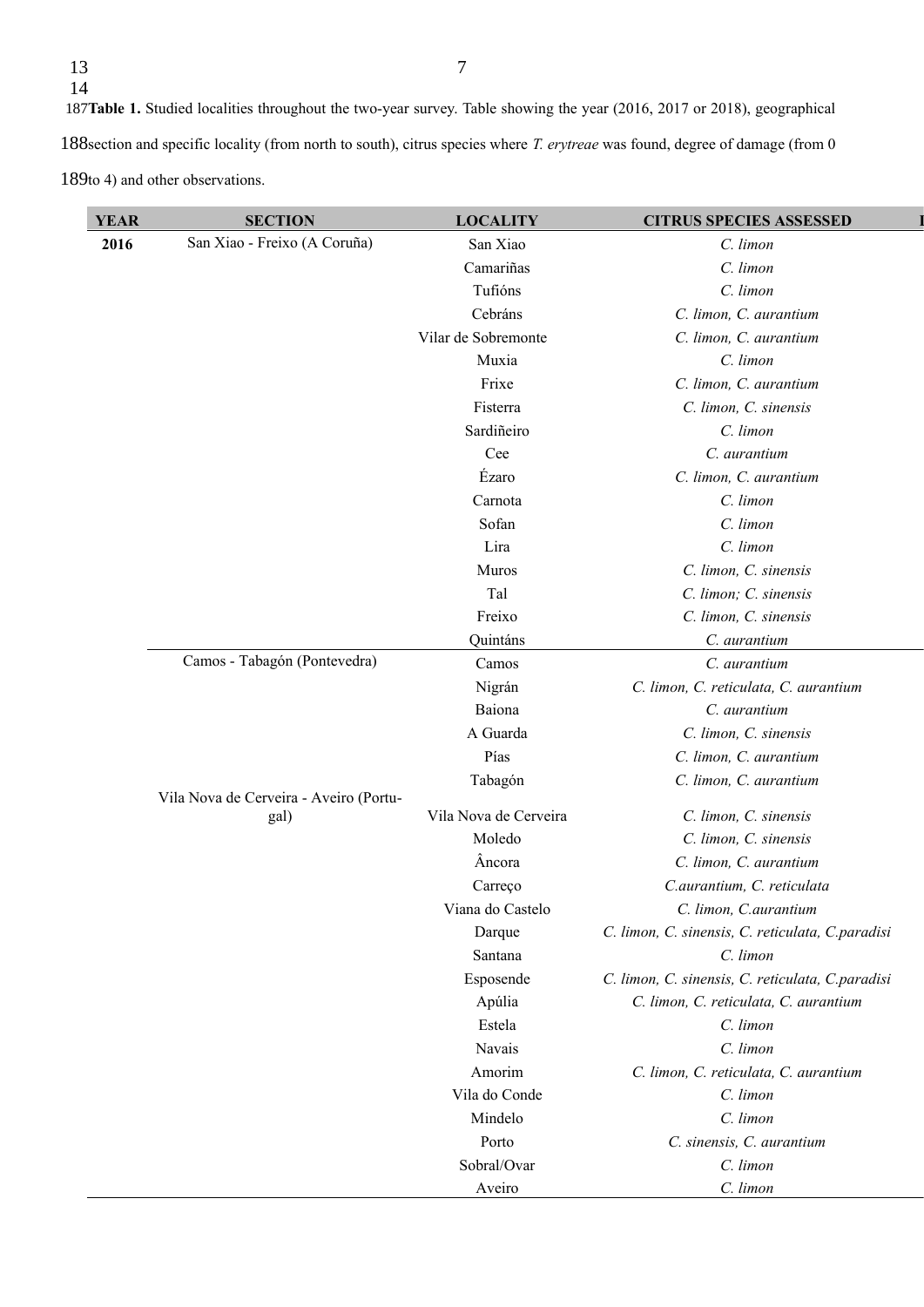| 2017 | Aveiro - Figueira da Foz    | Aveiro                  | C. limon, C. reticulata                            |
|------|-----------------------------|-------------------------|----------------------------------------------------|
|      |                             | Gafanha do Carmo        | C. limon, C. sinensis                              |
|      |                             | Gafanha da Boa Hora     | C. limon, C. sinensis, C. reticulata               |
|      |                             | Poço da Cruz            | C. sinensis                                        |
|      |                             | Praia de Mira           | C. sinensis                                        |
|      |                             | Mira                    | C. limon                                           |
|      |                             | Cabeço de Mira          | C. limon, C. sinensis                              |
|      |                             | São Caetano             | C. sinensis                                        |
|      |                             | Tocha                   | C. limon, C. sinensis                              |
|      |                             | <b>Bon Sucesso</b>      | C. limon                                           |
|      |                             | Ervedal (Quiaios)       |                                                    |
|      |                             | Tavarede                | C. sinensis                                        |
|      |                             |                         |                                                    |
|      |                             | Figuiera da Foz         |                                                    |
|      | Figueira da Foz - Coimbra   | Vila Verde              | C. limon, C. sinensis, C. aurantifolia             |
|      |                             | Maiorca                 | C. aurantium, C. limon, C. sinensis                |
|      |                             | Montemor-o-Velho        | C. limon, C. sinensis                              |
|      |                             | Meãs                    | C. limon, C. sinensis, C. reticulata               |
|      |                             | São Martinho de Árvore  | C. limon                                           |
|      |                             | São João do Campo       | C. sinensis, C. aurantium, C. paradisi             |
|      |                             | Coimbra                 | C. sinensis                                        |
|      | Lisbon and Setúbal          | Montijo                 | C. aurantium                                       |
|      |                             | Jardia                  | Citrus spp., Fortunella spp.                       |
|      |                             | Setúbal                 | C. sinensis, C. aurantium                          |
| 2018 | Figueira da Foz - Coimbra   | Figueira da Foz         | C. limon                                           |
|      |                             | Carritos                | C. sinensis, C. reticulata                         |
|      |                             | Casal Da Areia/Caseira  | C. sinensis, C.limon                               |
|      |                             | Casal do Mato/Carvalhal | C. limon                                           |
|      |                             | Maiorca                 | C. sinensis                                        |
|      |                             | Montemor-o-Velho        | C. limon                                           |
|      |                             | Ameal                   | C. limon                                           |
|      |                             | Assafarge               | C. limon, C. sinensis, C. reticulata               |
|      |                             | Coimbra                 | C. sinensis, C. reticulata, C. aurantium, C. limon |
|      | Figueira da Foz - Quarteira | Amor                    | C. limon, C. aurantium                             |
|      |                             | Barreiros (Amor)        | C. limon, C. reticulata, C. sinensis               |
|      |                             | Pero Neto               | C. reticulata                                      |
|      |                             | Marinha Grande          | C. limon, C. reticulata                            |
|      |                             | Valado Dos Frades       | C. sinensis, C. limon                              |
|      |                             | Pederneira (Nazaré)     | C. sinensis, C.limon                               |
|      |                             | Caldas Da Rainha        | C. limon, C. aurantium, C. sinensis                |
|      |                             | Obidos                  | C. reticulata, C. limon                            |
|      |                             | Amoreira                | C. sinensis                                        |
|      |                             | Olho Marinho            | C. sinensis, C. reticulata                         |
|      |                             | Casal Do Alto Foz       | C. reticulata                                      |
|      |                             | Lourinha                | C. sinensis, C. reticulata                         |
|      |                             | <b>Torres Vedras</b>    | C. sinensis, C. reticulata                         |
|      |                             | Fonte Do Rei            | C. sinensis                                        |
|      |                             | Mafra                   | C. limon                                           |
|      |                             | Sintra                  | C. limon                                           |
|      |                             |                         |                                                    |